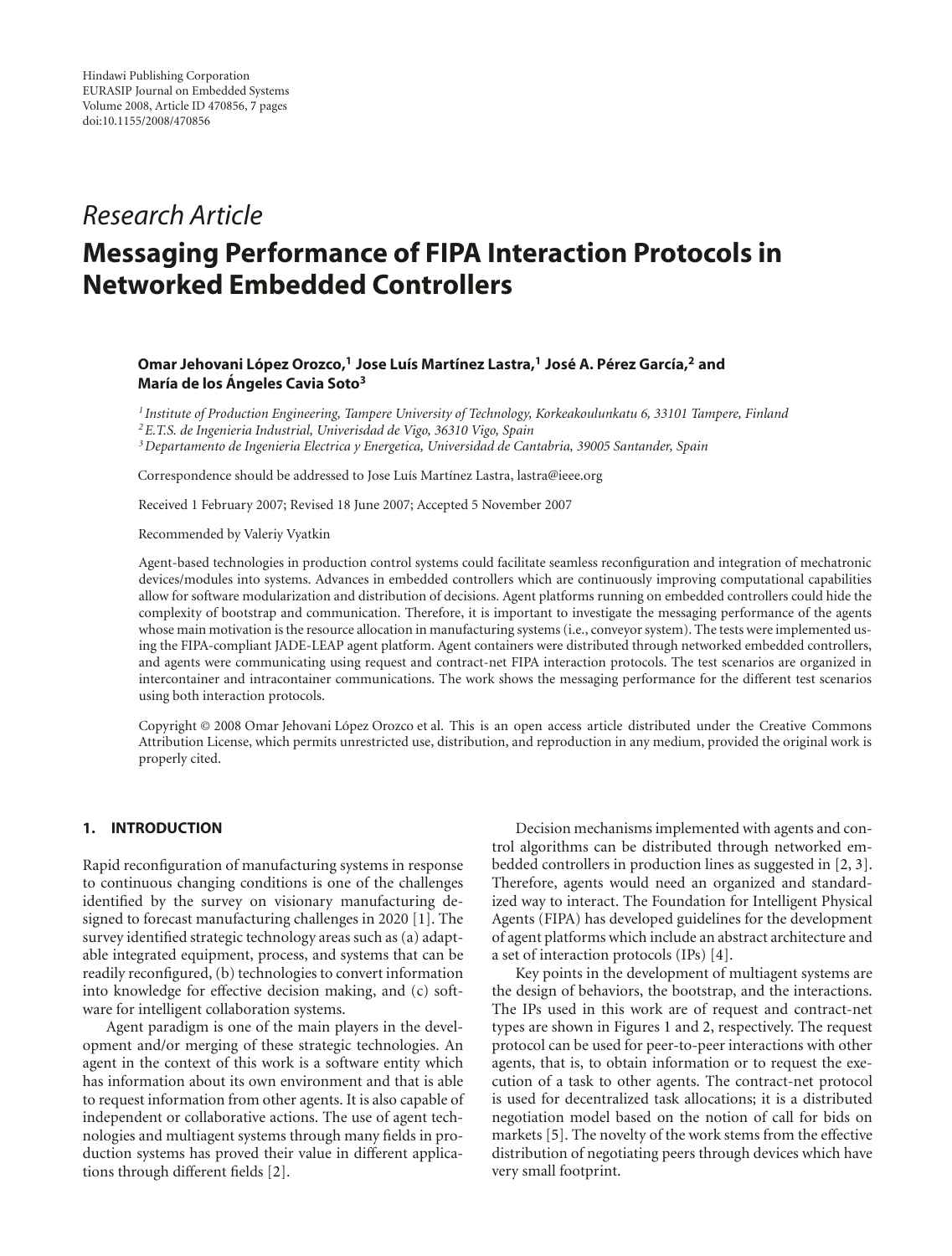

FIGURE 1: FIPA request interaction protocol [6].

The main motivation to study the messaging performance is given by the limitations of the embedded devices. Even though the interaction protocols represent an organized and meaningful way to interact, they impose more constraints on the timely flow of information, and consequently on the execution time of tasks in manufacturing systems. Therefore, the study of the messaging time performance under different test scenarios provides information about the feasibility to coordinate agents which are distributed within the embedded controllers.

This work is organized as follows Section 2 includes a description of related work. Section 3 explains the FIPA interaction protocols utilized in the messaging performance. Section 4 provides a short description of the JADE-LEAP and the pointe controller (the software and hardware platforms). Section 5 describes the test scenarios and shows the results of the messaging performance. A short discussion is presented in Section 6, and finally the conclusions are in Section 7.

#### **2. RELATED WORK**

Traditional centralized control systems are inadequate for complex production facilities exposed to continuous changes. It has been stated in [3, 5] that distribution of control algorithms and decision mechanisms could bring benefits such as system scalability and robustness. Agents could be distributed providing logical intelligence through production lines. There have been agent-based control applications for different industrial environments. These are distributed solutions applied in areas such as real-time manufacturing control, complex operations management (planning, scheduling, bootstrap, monitoring), and coordinating



Figure 2: FIPA contract-net interaction protocol [7].



Figure 3: A cross-conveyor is a shared resource in which an agent could coordinate by means of the contract-net protocol to which the attached conveyors will send a pallet.

virtual enterprises [2]. Simulation testbeds as in [8], industrial applications like in [9–11], or the rod steel production and navy chilled water system prototype [12] have been proved to be the benefits and possibilities of agent technology.

There are some works which have studied the scalability and performance of agent platforms and agent-based applications, respectively. A benchmark on message transport system is documented in [13]. The agent platform used is JADE, and it was running on personal computers, with microprocessors at 800 MHz and 256 MB of RAM, and connected via 100 Mbps Ethernet LAN. The general scenarios are the intercontainer and intracontainer messaging for different quantities of agent pairs. The round trip time was similar in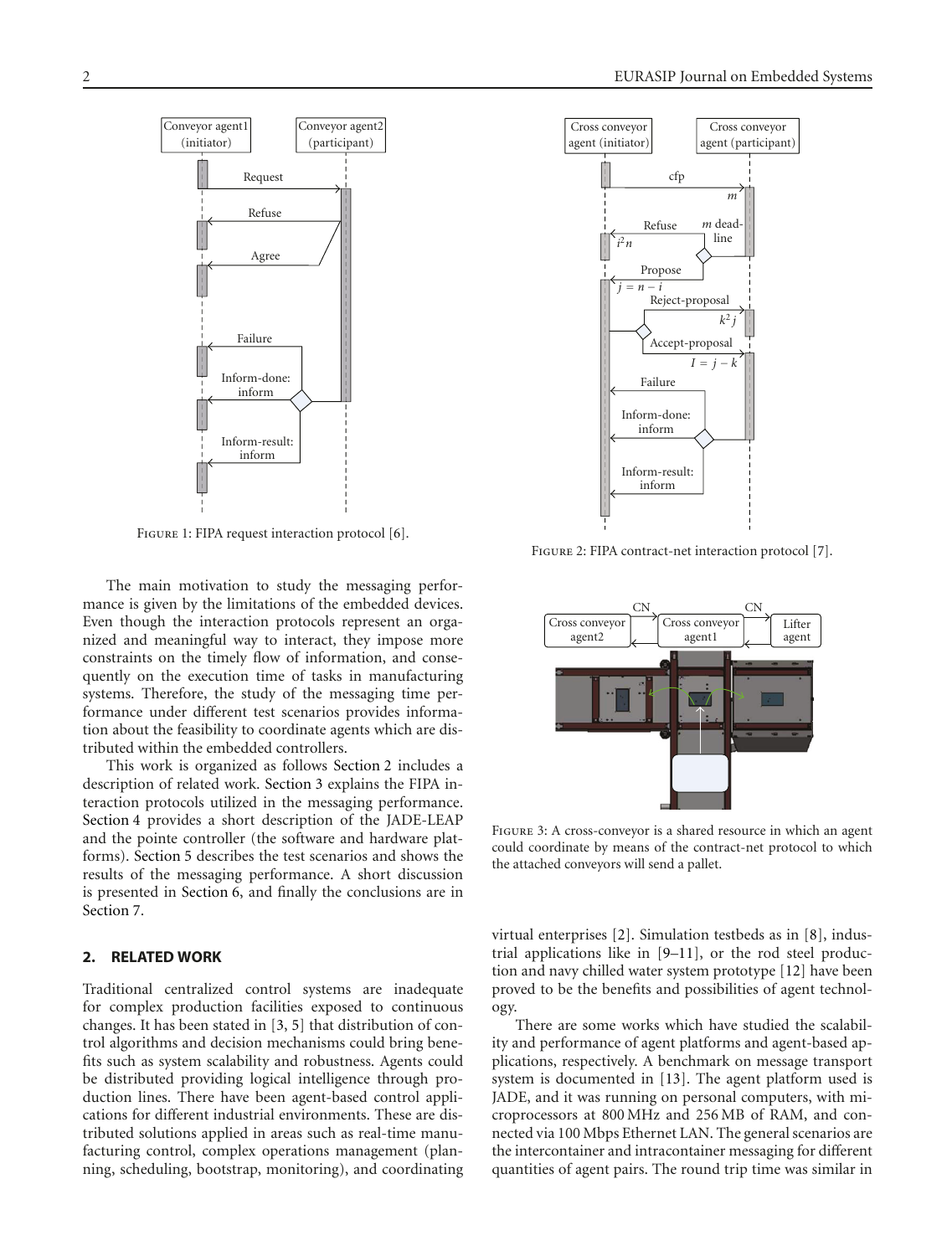

Figure 4: JADE-LEAP front end and back end containers.



FIGURE 5: First scenario with the request interaction protocol; initiator and participant are running in the same front-end container.

the intra- and intercontainer; it oscillates around 12 milliseconds.

Vrba presented a message sending speed benchmark of Java-based agent platforms [14]; the messages were single round tripe and the hardware running the different platforms was a PC. It is shown in the benchmark that the fastest platform in delivering messages was JADE. In addition, the Java files of the agents were the smallest among the other tested platforms. Vrba and Hrdonka in [15] proposes an approach to solve problems related to material handling systems using multiagent systems and ontologies. The simulation developed to prove the concept was implemented with JADE.

Laukkanen et al. in [16] investigated the performance of the agent platform MicroFIPA-OS running on handled devices and wireless transmission media at 9600 bps. The work shows the timing response of the request interaction protocol and the performance of searches in the directory facilitator (DF); the simple request takes around 861 ( $\pm$ 484) milliseconds and a search could take 7765 (±568) milliseconds. According to [3], it is expected that agents' response times (in the high-level control layer) oscillate between 100 milliseconds and 10 seconds.

A previous work of the authors [17] measured the average round trip time (aRTT) of single inform messages. The purpose of the test was to observe the scalability in terms of pairs of agents. The agent platform used was LEAP running in split configuration on embedded controllers. The test scenarios included were intracontainer and intercontainer messaging. For the first case, the aRTT obtained was around 8 milliseconds (5 pairs of agents), and for the second case, the time for one pair of agents was 465 milliseconds.



FIGURE 6: Second scenario for the request interaction protocol; agent initiator and agent participant are running in different frontend containers.



Figure 7: Second scenario for testing the contract-net interaction protocol; initiator and participant agents are hosted in different front-end containers.

#### **3. FIPA INTERACTION PROTOCOLS**

Agent communication language (ACL) is a declarative language; it is sufficiently expressive to enable communication of all sorts of information (i.e., states, definitions, assumptions, rules, data). ACL is a language with well-defined semantics, syntax, and pragmatics; its two main components are the communicative act and the content of the message. Agents can use an ACL in order to encode the messages [7]. The ACL is composed from the interaction protocols (IPs) standardized by the Foundation for Interoperability of Physical Agents (FIPA).

The collection of FIPA standards promotes interoperability of heterogeneous agent platforms; it provides a set of specifications and an abstract architecture. The former includes different interaction protocols for agent communication; the latter is a reference architecture to promote interoperability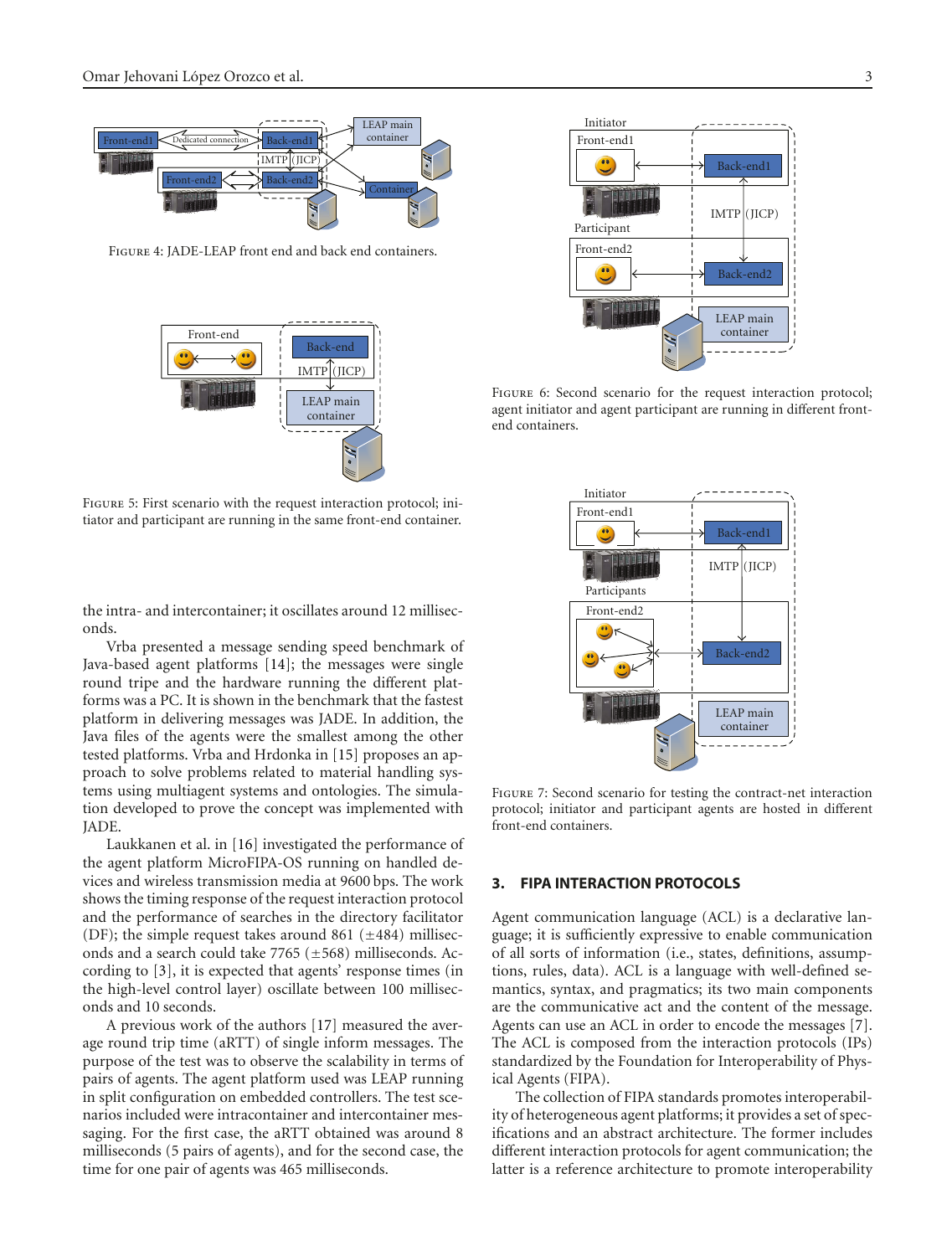

Figure 8: FIPA request interaction protocol; initiator and participant are in the same PTC.



Figure 9: Performance of request interaction protocol; initiator and participant are in different controllers.

among different platforms. In peer-to-peer agent interactions, protocols such as request, query, and contract-net protocols provide an organized and meaningful way to exchange information via the contents of the messages. IPs favor coordination and promote interoperability among agents.

#### *3.1. Contract-net interaction protocol*

In contract-net interaction protocol, the relation between agent clients (managers) and agent suppliers (bidders) is created in a call for bids and an evaluation of the proposal submitted by the bidders to the managers [18]. Thus, an agent requests that other agents submit their proposals with appropriate bids to the task. The manager agent reviews the bids and chooses the bidder with the best proposal. The negotiation process is carried out in four steps (also shown in Figure 2).

- (a) The agent acting as manager sends calls for bids to the agents which would be able to perform certain task(s).
- (b) The bidders use the description of the task to build a proposal that they will send to the manager.
- (c) The manager receives and evaluates the proposal and assigns the task to the best bidder.
- (d) During the last step, the bidder to which the task is assigned sends the manager a message to confirm its intention to do the request task.

LEAP provides API to directly use the FIPA IPs such as request and contract-net.

Figure 3 shows a scenario in which the contract-net protocol coordinates the interaction between a cross-conveyor and three attached conveyors. The central conveyor has an agent which is the manager or the initiator; it sends a CFP message in order to know the availability of the other convey-

Contract-net interaction protocol-initiator and participants are in the same front-end container





Contract-net interaction protocol-initiator and participants are in different front-end container



Figure 11: Messaging performance of the contract-net interaction protocol; initiator and participants are in different controllers.

ors, by means of the proposals. The central conveyor could decide which proposal best suits its own goals.

### **4. MULTIAGENT PLATFORM FOR NETWORKED EMBEDDED DEVICES**

The use of networked embedded controllers to distribute decision mechanisms by means of software agents improves qualitative attributes such as scalability and reconfigurability of modular systems. Agents running on networked embedded devices could deal better with distributed problems (i.e., resource allocation). Agent platforms provide basic services for administrating the life cycle of agents, the communication media, and some other services.

#### *4.1. Networked embedded controllers*

Advantages of networked embedded controllers compared to traditional programmable logic controllers are the enhanced connectivity infrastructure, communication protocols, and new programming paradigms. The need to simplify the point-to-point wiring connections in order to facilitate changes and maintenance is just one of the reasons to use distributed systems.

C, C++, and Java are the most popular and widespread languages for programming industrial networked embedded devices. Traditionally, C code has been more efficient than the code generated by the other two languages. Nevertheless, state-of-the-art controllers which directly execute Java virtual machine byte code had shown similar execution efficiency.

The garbage collector (GC) of Java is one of the main functional differences compared to C and C++. The GC is responsible for freeing memory of Java processors by erasing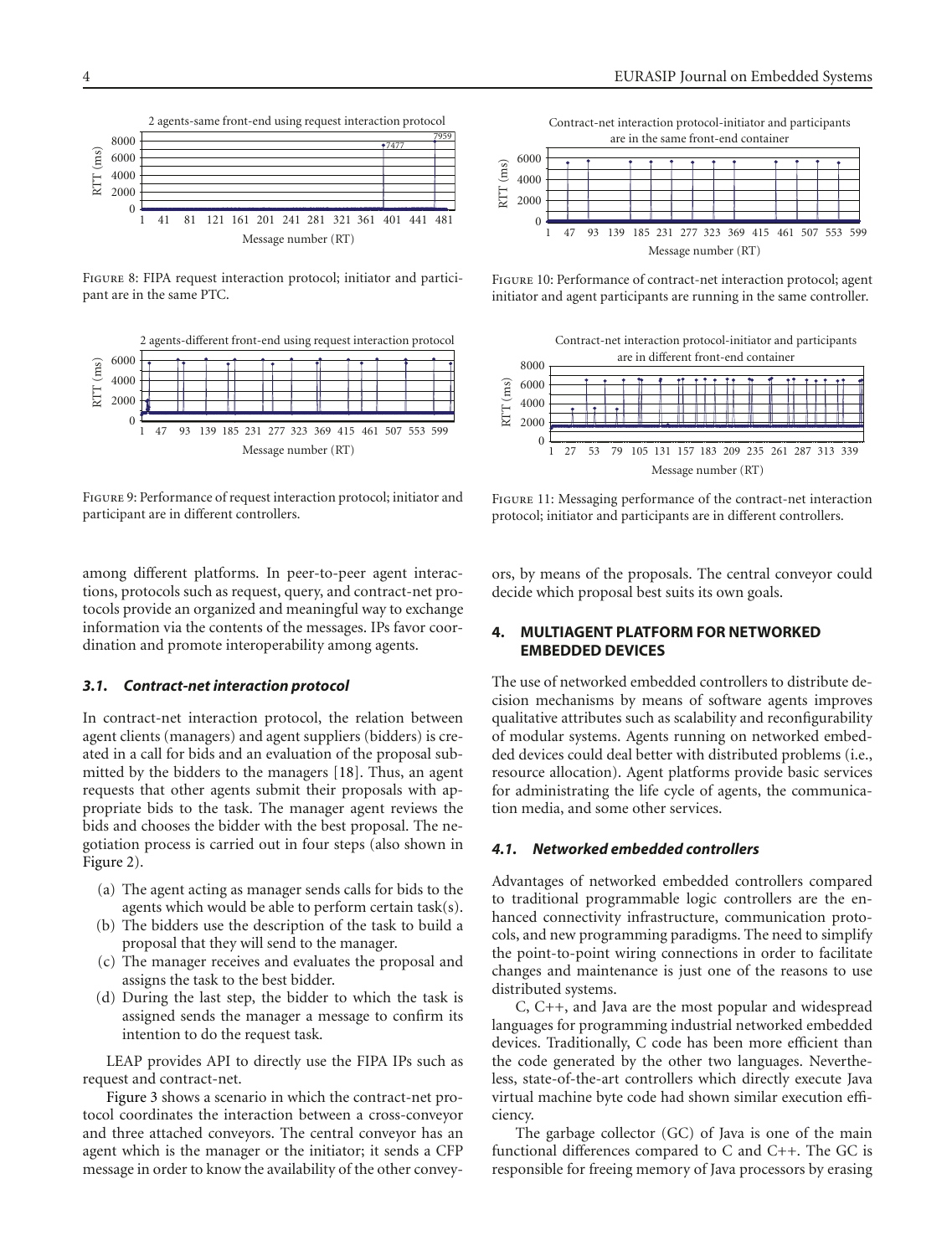unnecessary objects, as opposed to C and C++ for which the programmers have to explicitly take care of the memory. The GC in devices such as personal computers could pass unnoticed in most of the cases, but for embedded devices it could have serious effects on the performance. In order to minimize the effects, direct Java CPUs such as the microprocessor AJ-100 [19] have been designed with dual heaps; one of the heaps is meant for time critical operations and the other heap for noncritical operations. The heap which does not generate garbage ensures that processes such as gathering I/Os, realtime control, and communications are not interrupted. Applications running on the heap which generates garbage are preempted during the GC execution.

The pointe controller or PTC5800 is an embedded controller that offers more functionality than traditional programmable logic controllers (PLCs). The processing unit is an aJile microprocessor at 100 MHz; it directly processes native Java virtual machine (JVM) byte code. The PTC uses the connected limited device configuration (CLDC) which outlines the most basic set of libraries and virtual machine features that must be present in each implementation of Java 2 Microedition (J2ME) environment on resource-constrained devices. The connectivity features of these controllers are Modbus TCP/IP, TCP/IP Ethernet, and a serial port.

#### *4.2. The multiagent platform*

An agent platform is a middleware which provides a set of normative and optional services for the deployment and execution of peer-to-peer applications. FIPA has proposed a reference architecture and interaction protocols to facilitate interoperability among different agent platforms. The set of normative services includes a life cycle management, white and yellow pages, and message transport service.

There are many agent platforms available (the reader interested in a detailed list should refer to [14]). The Java Agent DEvelopment Framework (JADE) is a middleware fully compliant with the FIPA specifications. The elements that JADE includes from the FIPA abstract architecture are an agent directory, a directory service, a message transport, and agent communication language.

The standard version of JADE is too big to be executed by embedded devices with small footprint. Nevertheless, there is a light version of JADE called light-weight and extensible agent platform (LEAP) which can be used for devices with limited capabilities.

#### *4.3. The JADE-LEAP platform*

The LEAP platform is a light version of JADE; it is meant for devices with limited capabilities which use either CLDC or the connected device configuration (CDC) version of Java microedition (J2ME). The LEAP run-time environment must be active on the device before agents can be executed. Each instance of the LEAP run-time is called container and a group of containers composes a platform. A container provides basic functionality for agents hosted within it. The deployment of multiagent systems on embedded controllers such as the pointe controller requires a container running on

Table 1: Main features of the embedded controllers used in the experiments.

| Device components    | Characteristics            |  |
|----------------------|----------------------------|--|
| Embedded controller  | PTC-5800                   |  |
| Microprocessor       | AJ-100 at 100 MHz          |  |
| RAM                  | $2 \text{ MB}$             |  |
| Flash                | 4 MB                       |  |
| Java virtual machine | Profile: CLDC 1.0.3, J2ME  |  |
| Connectivity         | Ethernet TCP/IP (10 BaseT) |  |

the embedded controller. LEAP was not thought for any device in particular; instead, it was developed as a framework. The LEAP's API can be modified to fulfill different families of devices. LEAP can be deployed according to a set of profiles identifying the functionality available on each particular device. A MIDlet has to be created from the LEAP source code in order to deploy agents on the pointe controller.

LEAP's run-time environment could be implemented either as a stand-alone or a split configuration. In the standalone execution mode, the entire container's functionality is executed on the target device. On the other hand, in the split execution mode, a container is separated into a front end (running on the embedded device) and a back end (running on a host with J2SE). The front end and back end maintain communication through a permanent connection. The split execution mode is better for constrained devices since the front end is more lightweight than a complete container, the bootstrap phase is faster, and less amount of bytes is transmitted over the network.

The agent management system (AMS) and the directory facilitator (DF) are provided by the platform's main container. The front end is able to detect a disconnection with the back end. Thus, if that happens, it keeps trying to connect again for a period of time. The back end is a dispatcher for messages sent by other containers within the same platform whose destinations are agents on the front end [20]. LEAP internal message transport protocol (IMTP) is based on a proprietary protocol called JICP (JADE intercontainer protocol) [6]. The LEAP IMTP has a command dispatcher which is responsible for serializing and deserializing JADE horizontal commands, assigning the proper intercontainer protocol (ICP) to serialized commands, and routing commands received from the ICPs to the local container. The selection of a communication depends on the location of the sender and receiver agents.

- (1) Communication between agents hosted on different containers which belong to the same platform uses IMTP (see Figure 4).
- (2) If agents are in the same container, the message is sent using event passing. Naturally, the message is not serialized, but cloned, and the object reference is passed to the agent receiver [13].

The main features of the embedded controllers used during the tests are shown in Table 1.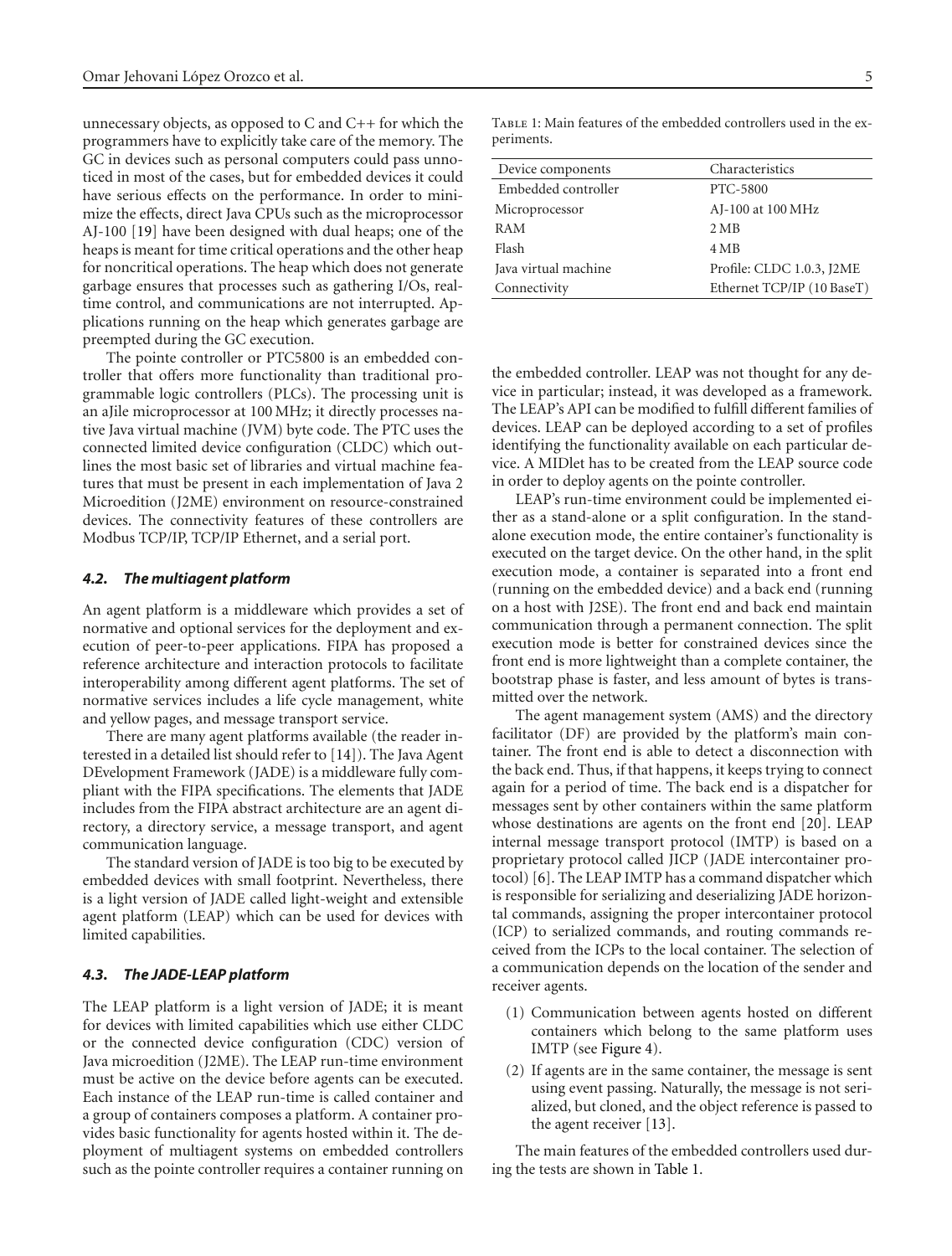# **5. MESSAGING PERFORMANCE**

The goal of these tests is to study the messaging performance during the agent communication. Request and contract-net are the IPs used in the different test scenarios. Two scenarios are presented regarding the allocation of the sender and receiver agents. The first scenario is the intracontainer communication; in this case, agents are running on the same front-end container. The second scenario is the intercontainer communication, and agents are distributed in two front-end containers.

The physical message passing among the logical controllers is based on the TCP/IP protocol. The PTCs were connected through an IEEE 802.3/Ethernet 10 Base-T multiport repeater. The length of each FIPA message is around 282 characters. This value can change; it depends on the content of the message. For the purpose of the tests, only the agents' threads were running within soft real-time heap of the AJ-100 microprocessor. In addition, the length of the messages was held constant. In the case of the request protocol, the amount of sent and received messages was 500, and in the contract-net case, the amount was 180 messages.

# *5.1. Messaging performance of the request interaction protocol*

The first scenario is illustrated in Figure 5. There are two agents, initiator, and participant which are running in the same front end.

Figure 8 shows the time performance of the request interaction protocol with continuous sending of messages in the same front-end container. Without considering the garbage collection, the highest peaks are below 35 milliseconds. There are two peaks which exceed 7000 milliseconds; they are the consequence of rescheduled messages due to garbage collection procedures.

The second test was set up using two controllers, the agent initiator was running in one controller, and the agent participant on the other (see Figure 6). Figure 9 shows the results of the experiments. It can be seen without considering the peaks that it takes around 790 milliseconds to complete the interaction protocol.

#### *5.2. Messaging performance of contract-net interaction protocol*

The first test scenario with contract-net protocol was performed with one agent initiator and three agent participants; all were running on the same controller. The average time interval for the round trip time (RTT) was 80–130 milliseconds (see Figure 10). Nevertheless, the peaks due to the garbage collection procedure are within the interval of 5700–6000 milliseconds.

In the second test, two controllers were used, one with an initiator agent and the other with 3 participants (see Figure 7). The results are shown in Figure 11. The average RTT is around 1610 milliseconds.

Table 2: Transferring times for a cross-conveyor to its adjacent conveyors, and between two single conveyors.

| Origin       | Destination     | Time (ms) |
|--------------|-----------------|-----------|
| Center cross | Right cross     | 3820      |
| Center cross | Left cross      | 3820      |
| Center cross | Middle conveyor | 2500      |
| Left cross   | Left conveyor   | 3730      |

# **6. DISCUSSION**

The garbage collection in PTC-5800 is scheduled automatically when it is needed; it could happen every 10 minutes or 20 seconds or at any time. When it occurs, it preempts noncritical threads for a few seconds. Two kinds of threads are classified according to their priority in critical threads and noncritical threads within the PTC. Agents within a frontend container, hosted in the PTC, are scheduled as noncritical threads; this means that they could be affected by the execution of the garbage collection thread.

The behavior of the two agents within the same container and for both interaction protocols shows how the RTT increases in intervals of 70–80 RTTs. This is due to the fact that every sent message is received on the private queue of the receiver agent. Therefore, this together with the creation of message objects (which is the most demanding processing protocol) deteriorates the messaging performance until the activation of GC.

The RTT of agents in different containers is naturally bigger than that of agents within the same container; the ACL messages are marshaled prior to sending and unmarshaled at the destination. The most demanding IP was the contractnet for obvious reasons; it has to deal with more messages, and the interaction implies analysis of the received bids. Nevertheless, the messaging performance measurements have demonstrated that even for the most time-demanding interaction, the RTT is still below the maximum limit stated in the literature and the transferring times shown in Table 2.

The results presented in this work are proportionally similar (considering the number of messages and the number of agent pairs) compared to the results obtained in a previous work [17].

Table 2 shows the transferring times for two types of conveyors, the cross-conveyor like the one shown in Figure 3, and the single conveyors. According to these transferring times, agents would have time to negotiate in advance the next action to be taken. This assumption still will need some experimentation to be proved.

#### **7. CONCLUSION**

This work has shown the messaging performance of two FIPA interaction protocols: request and contract-net. This work has been conducted through different test scenarios using a Java-based controller and an adapted JADE-LEAP platform. The results showed the round trip time of the entire interaction protocols; this is from the beginning of the